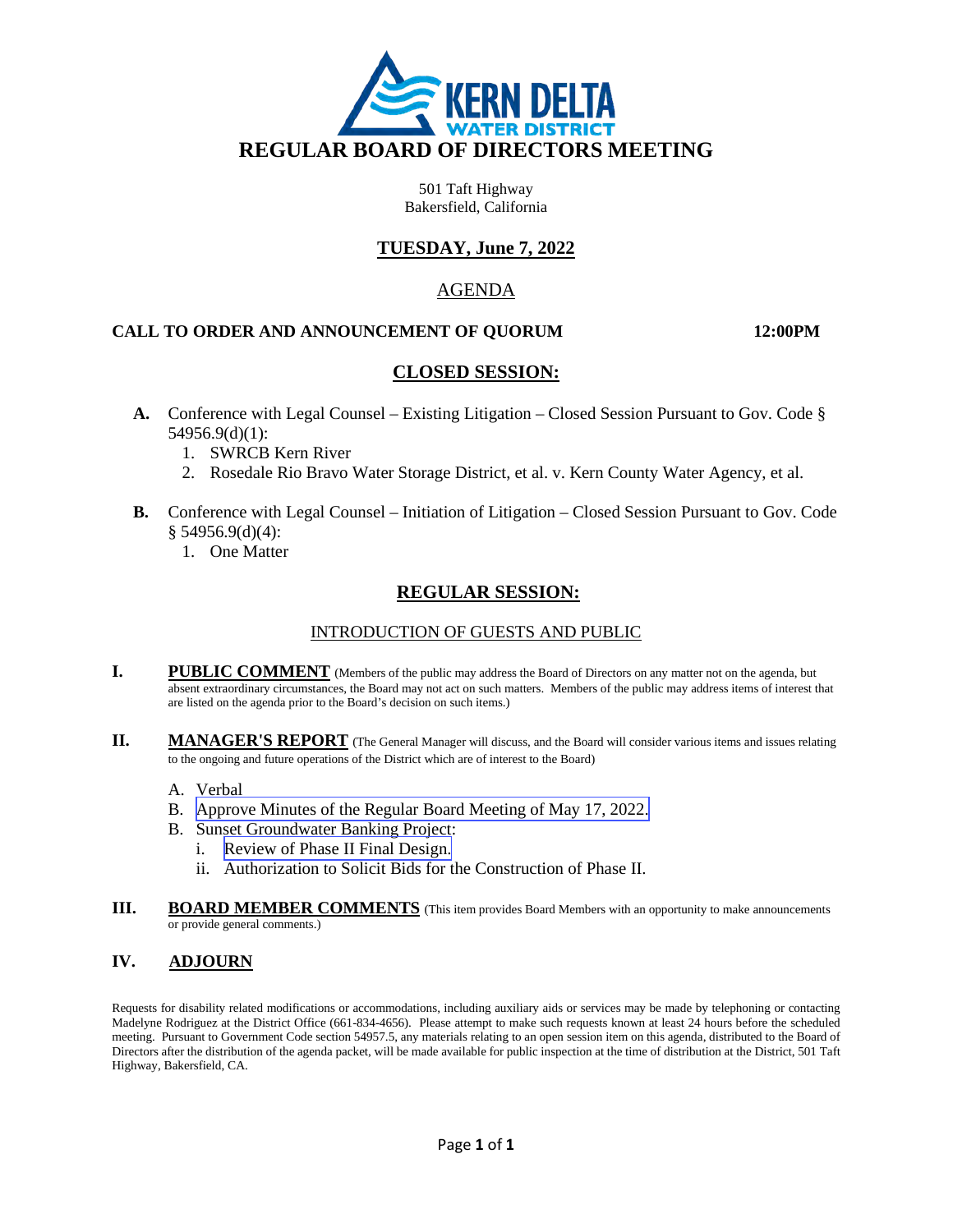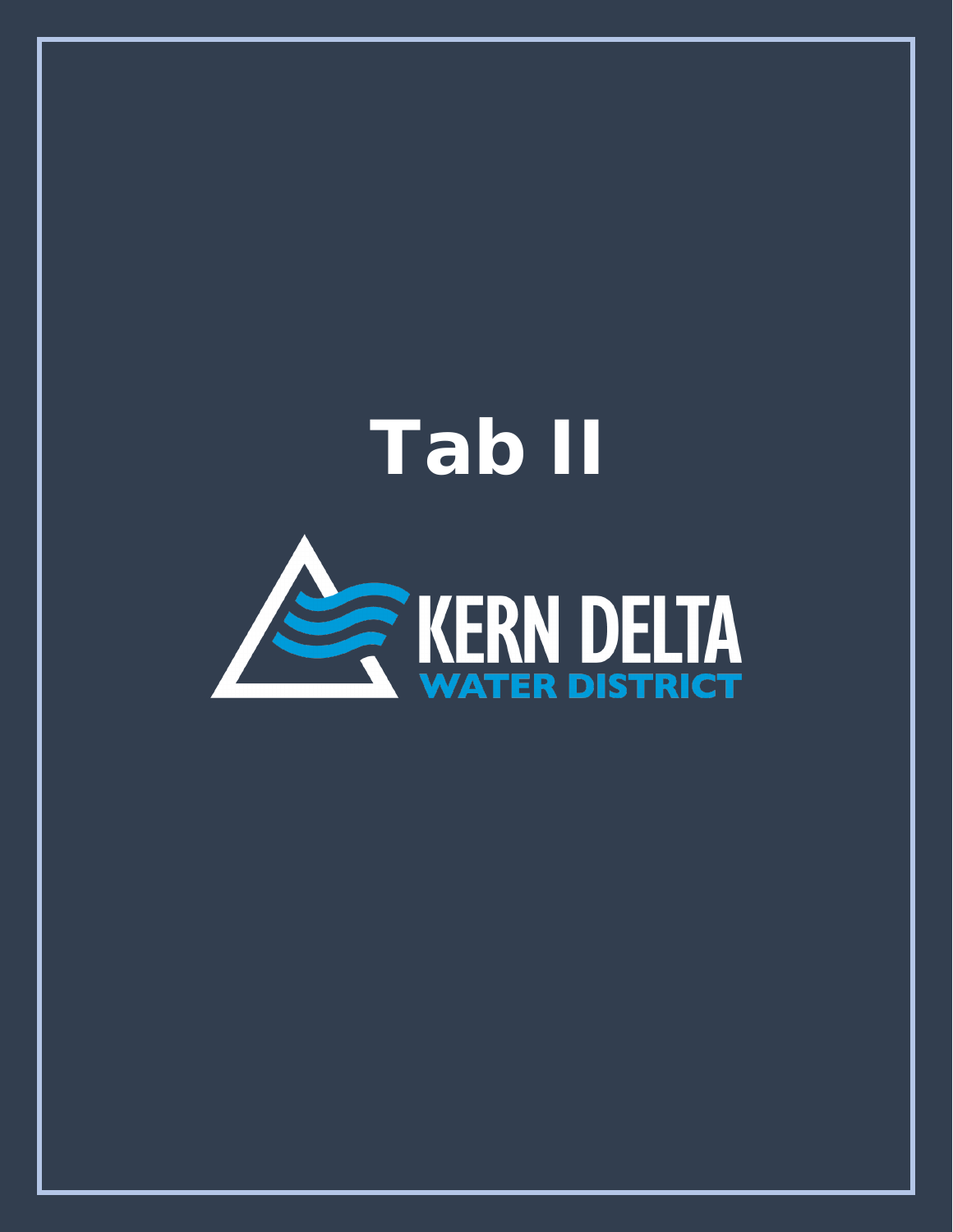<span id="page-2-0"></span>

# **MINUTES OF THE REGULAR MEETING OF THE BOARD OF DIRECTORS**

May 17, 2022

## **TUESDAY, May 17, 2022, 12:07PM– 2:29PM**

DIRECTORS PRESENT: Palla, Kaiser, Antongiovanni, Tillema, Garone, Spitzer, and Fanucchi.

DIRECTORS ABSENT: Collins and Mendonca.

STAFF PRESENT: General Manager Teglia, Water Resources Manager Mulkay, Assistant General Manager Bellue, General Counsel Iger, Controller Duncan, Hydrographer Hyatt, and Groundwater Manager Marquez.

OTHERS PRESENT: None.

### **CLOSED SESSION DECLARED AT 12:07PM**

President Palla called to order the Closed Session of the Kern Delta Board of Directors at 12:07PM regarding the following agenda items:

A. Conference with Legal Counsel – Existing Litigation – Closed Session Pursuant to Gov. Code § 54956.9(d)(1):

1. SWRCB Kern River

B. Conference with Legal Counsel – Initiation of Litigation – Closed Session Pursuant to Gov. Code § 54956.9(d)(4):

1. Two Matters

Closed Session concluded at 1:00PM.

### **REGULAR SESSION DECLARED AT 1:02PM**

President Palla called to order the Regular Session of the Kern Delta Board of Directors at 1:02PM.

Closed Session Report: District General Counsel Iger reported the following:

Item A: No reportable action. Item B: No reportable action.

#### **INTRODUCTION OF GUESTS AND PUBLIC**

None.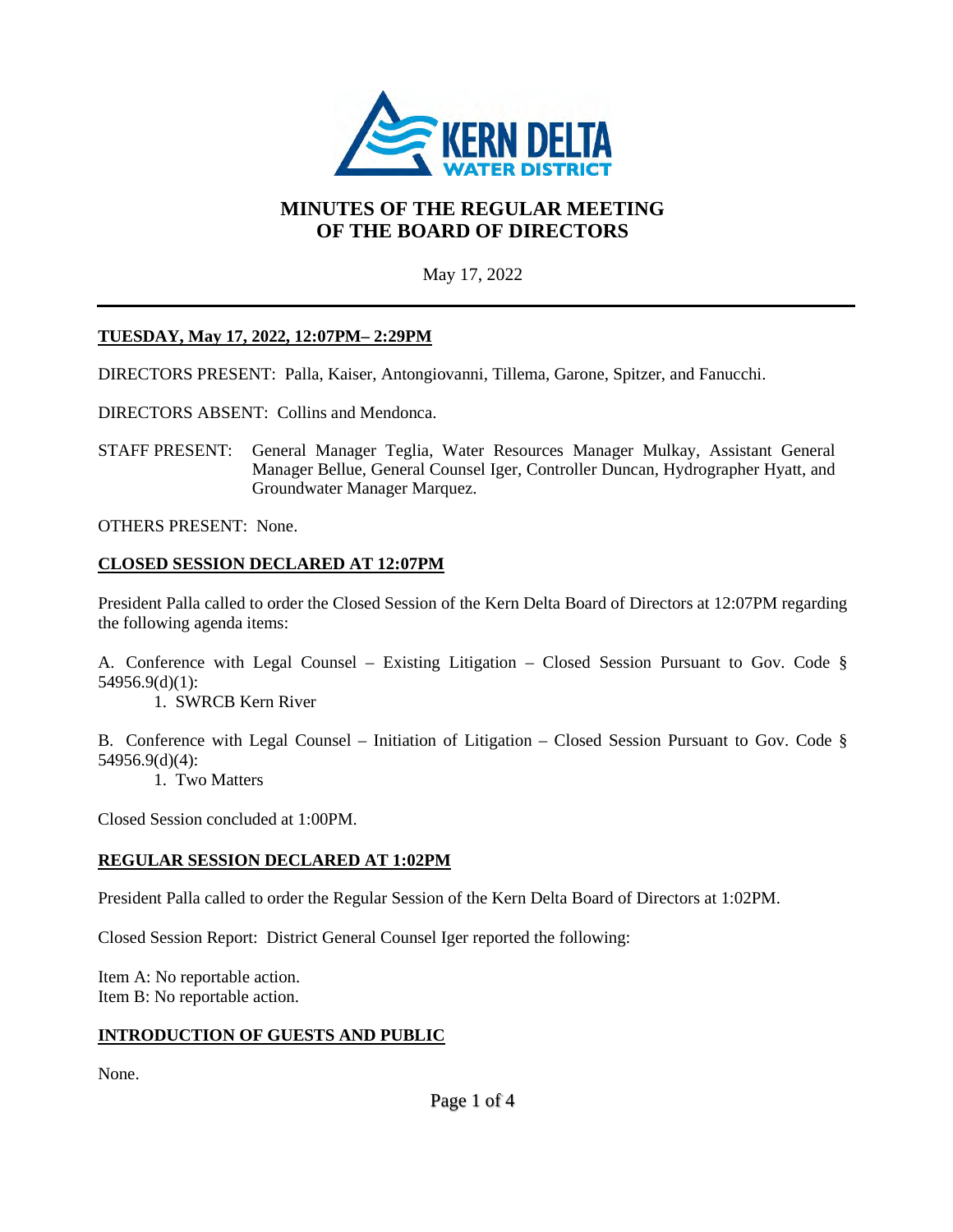# **I. PUBLIC COMMENT**

None.

# **II. CONSENT CALENDAR**

M/S/C (Spitzer/Garone) (yes-7, no-0): By unanimous vote, with Directors Collins and Mendonca absent, the Board approved and authorized items II A through II C of the Consent Calendar as presented.

- A. Approval of Minutes from the Regular Board Meeting of May 3, 2022.
- B. Approval of the April/May District Construction and Water Banking Project(s) Disbursements.
- C. Approval of the April/May District Disbursements.

## **III. BUSINESS AND FINANCE**

A. Business & Finance Committee – May 12, 2022: District Controller Duncan provided a report from the May Business & Finance Committee Meeting.

A(i). Approval of April 2022 Financial Reports: Mr. Duncan presented the April 2022 District and Water Banking Project(s) Financial Statements, Treasurer's Reports, and District Delinquency Report.

M/S/C (Antongiovanni/Tillema) (yes-7, no-0): By unanimous vote, with Directors Collins and Mendonca absent, the Board approved the April 2022 District and Water Banking Project(s) Financial Statements, Treasurer's Reports, and Delinquency Report as presented.

B. Approval of Three-Year Service Agreement with Brown Armstrong for annual audit services in an amount not to exceed \$66,000 for the three-year term (\$22,000 per year): Mr. Duncan presented the threeyear agreement with Brown Armstrong for the District's annual audit. Staff and the Business and Finance Committee recommended the Board approve the agreement as presented. Note: per discussion at the Business and Finance Committee, staff will allocate any audit related costs associated with auditing the Sunset Banking Project to that fund.

M/S/C (Antongiovanni/Fanucchi) (yes-7, no-0): By unanimous vote, with Directors Collins and Mendonca absent, the Board approved the Three-Year Service Agreement with Brown Armstrong for annual audit services in an amount not to exceed \$66,000 for the three-year term (\$22,000 per year) as presented.

## **IV. OPERATIONS AND PROJECTS**

A. & A(ii-vi). Operations and Projects Committee – May 3, 2022: Assistant General Manager Bellue briefly reported on the May Operations and Projects Committee meeting. Mr. Bellue's update included District maintenance activities, recent encroachment permit requests, pending development projects impacting District facilities, and status updates related to both the Sunset and Old River Groundwater Banking projects. In addition, Mr. Bellue briefly discussed the status of developing a potential intertie connection between Kern Delta and Wheeler Ridge-Maricopa Water Storage District.

A(i)(a). Approval of updated Branch 1 Canal Easement at Planz Road: Mr. Bellue provided a brief explanation of the updated Branch 1 Canal Easement at Planz Road, which was provided in the Board packet.

M/S/C (Spitzer/Fanucchi) (yes-7, no-0): By unanimous vote, with Directors Collins and Mendonca absent, the Board approved the updated Branch 1 Canal Easement as presented.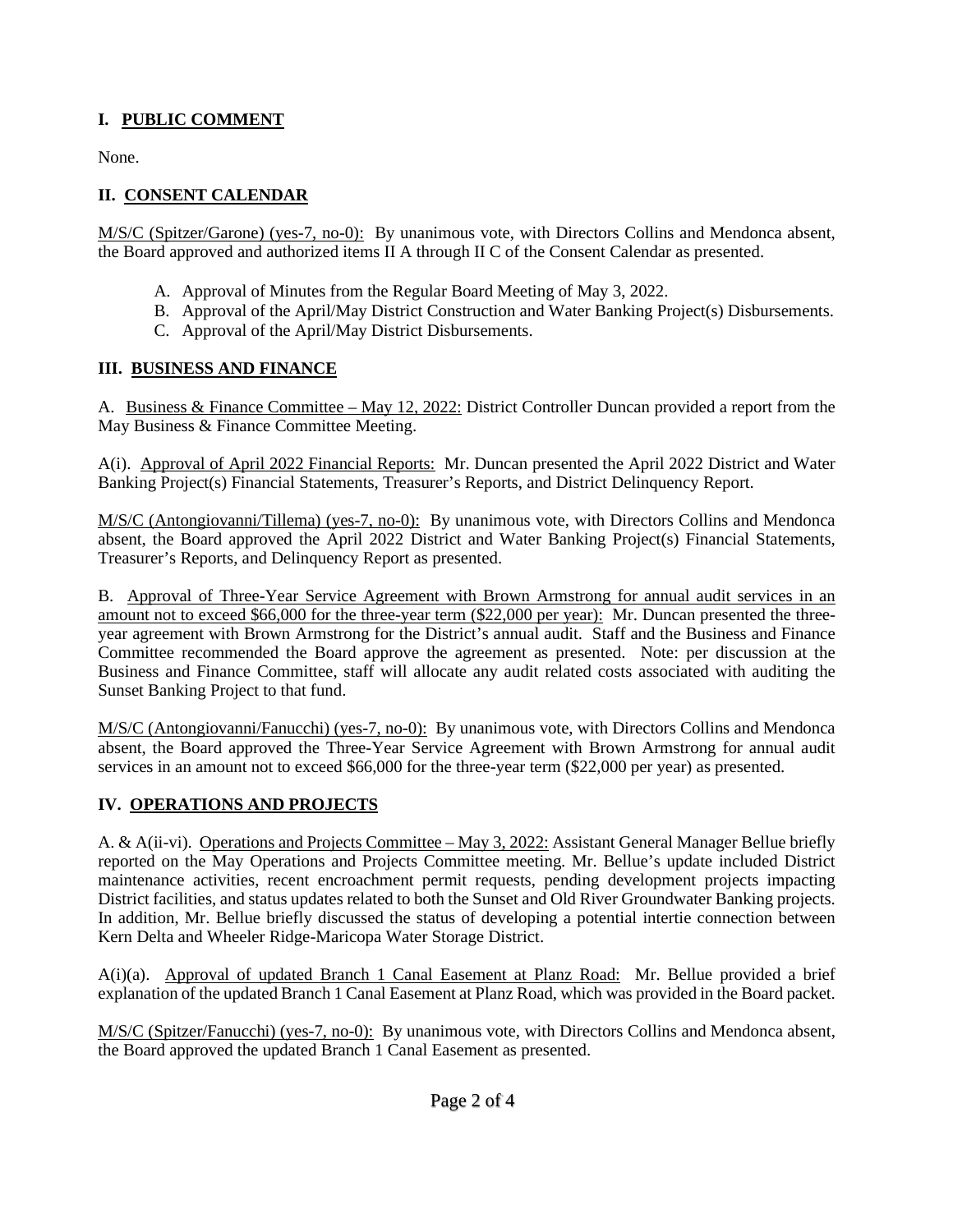# **V. WATER RESOURCES REPORT**

A. - A(i-ii). District Watermaster Report: Staff reviewed and discussed the water supplies of the District for the month of April and early May. Approximately 14,177 acre-feet of water was delivered in District during April. Staff also provided information related to current precipitation totals and future forecasts. The current State Water Project allocation has been reduced to 5% and the current B-120 forecast for Kern River runoff is estimated at 20%-23% of average for April through July. It was noted that the Kern River estimates will be updated weekly, and lack of precipitation will drive the river runoff forecast down. Staff also advised the Board that a revised proration letter will be sent out to District growers.

B. - B(i). Kern River Watermaster Report: The May Kern River Watermaster Report and Isabella construction update, provided by the Army Corps of Engineers, was included in the Board packet.

C. District Groundwater Manager Report: Groundwater Manager Marquez provided graphical information regarding depth to groundwater at various monitoring locations throughout the District.

# **VI. MANAGER'S REPORT**

A. Mr. Teglia provided a brief verbal report regarding a recent discussion he had with a representative of the City of Bakersfield who was inquiring about a potential project involving the Kern Island Canal between 4<sup>th</sup> and 6<sup>th</sup> Streets. Mr. Teglia conveyed that the inquiry was related to the development of a new Senior Center in the area. Mr. Teglia reported he conveyed to the City that any project involving the Kern Island Canal will be complex and require the approval of the District

B. External Agency Report: Mr. Teglia provided verbal comments supplementing a memorandum included in the Board package which provided information on the meetings and activities of various external agencies. These agencies include, but are not limited to, the Kern County Water Agency (including the status of the Delta Conveyance Project and Contract Extension), Kern Fan Authority, Kern River Watershed Coalition Authority, Kern Groundwater Authority, Kern River Groundwater Sustainability Agency, the South Valley Water Resources Authority, the Water Association of Kern County, and the Integrated Regional Water Management Plan.

B(i-ii). Mr. Teglia provided a brief update regarding SGMA activities in the Kern Subbasin as well as a reminder regarding the Water Association of Kern County's 2022 Water Summit.

C. Water Banking Projects Report: Mr. Teglia provided verbal comments supplementing a memorandum included in the Board package which provided information on water banking project activity on the Kern Fan. Mr. Teglia also conveyed that the District will be recovering previously banked MET and SBVMWD water and returning regulated water back to both agencies via exchange in 2022.

# **VII. ATTORNEY'S REPORT**

A – A(i). Board Vacancies: General Counsel Iger presented the Board with a notice of intent to appoint Directors to fill Board vacancies that will be sent to the County Elections Official as required by statute. The two Board vacancies are for Division 2 (due to the resignation of Director Kaiser, effective May 18, 2022) and Division 8 (due to the prolonged absence of Director Collins).

B. VAWC Legislative Update: the most current Valley Ag Water Coalition Legislative Update memorandum was provided to the Board.

## **VIII. BOARD MEMBER COMMENTS**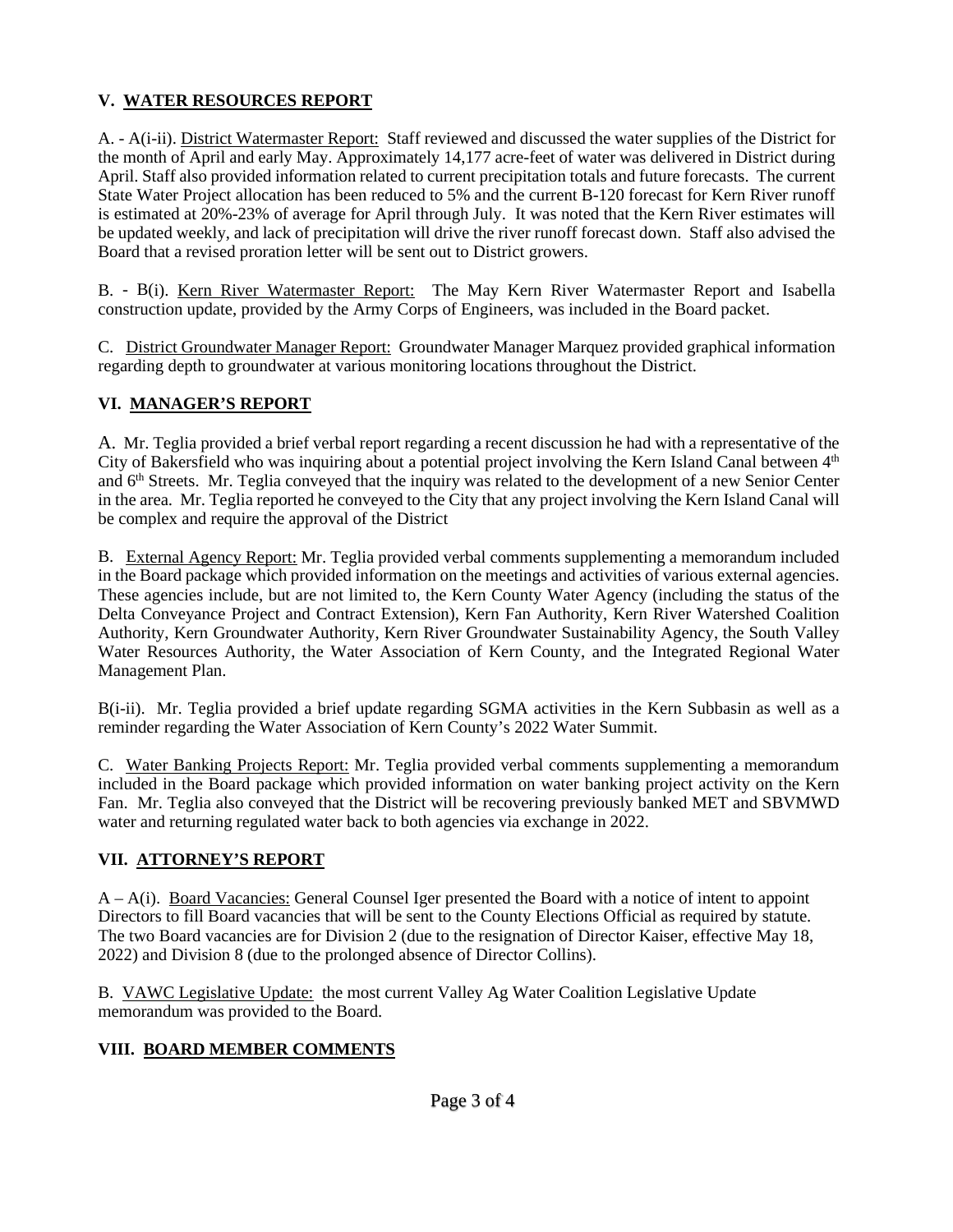None.

# **IX. ADJOURNMENT:**

There being no further business, President Palla adjourned the meeting at approximately 2:29PM.

Respectfully Submitted,

*Stwar Type* 

Steven Teglia, General Manager

Approved by Board,

Richard Tillema, Board Secretary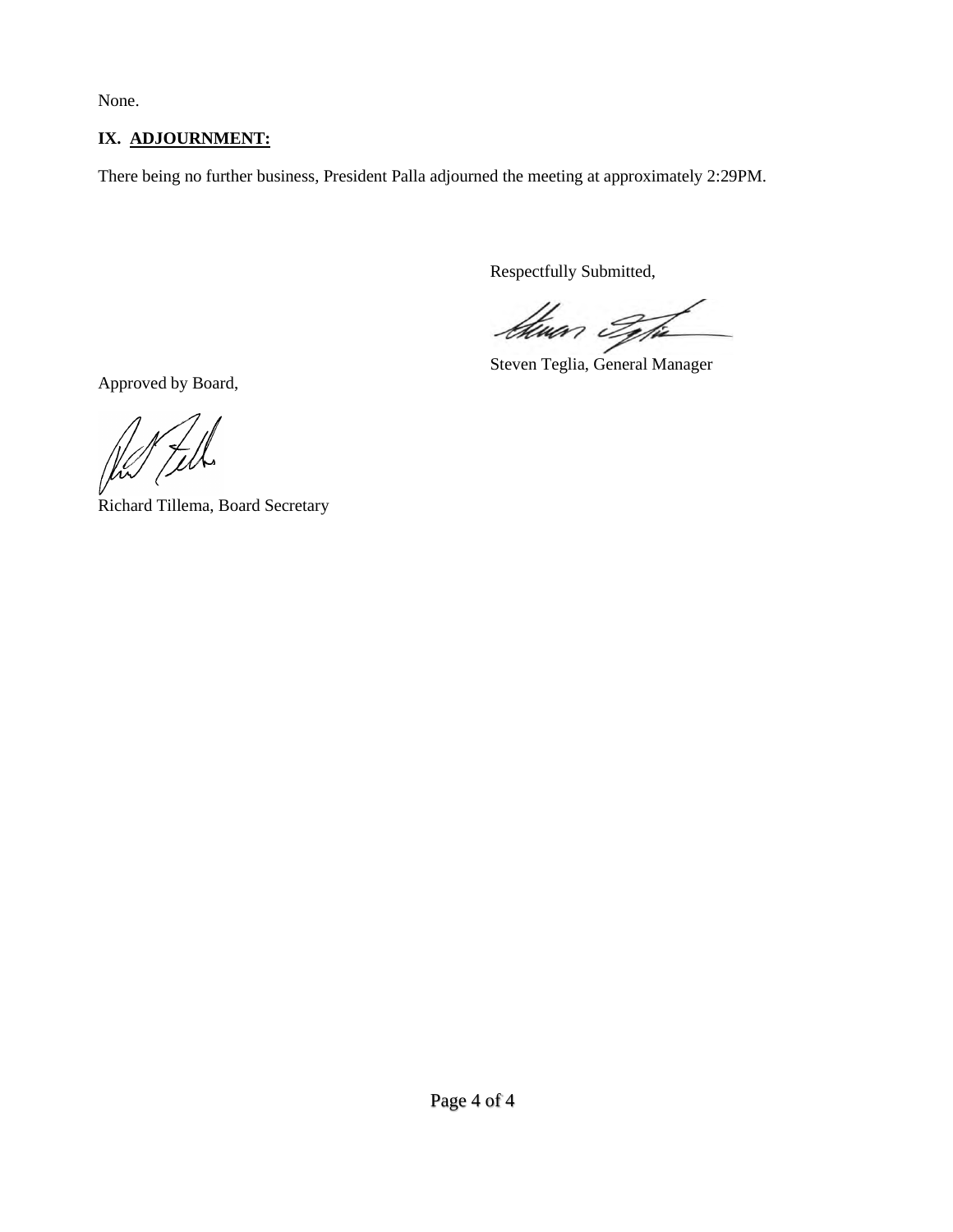SUNSET-PIPE-PUMPS-060122

<span id="page-6-0"></span>